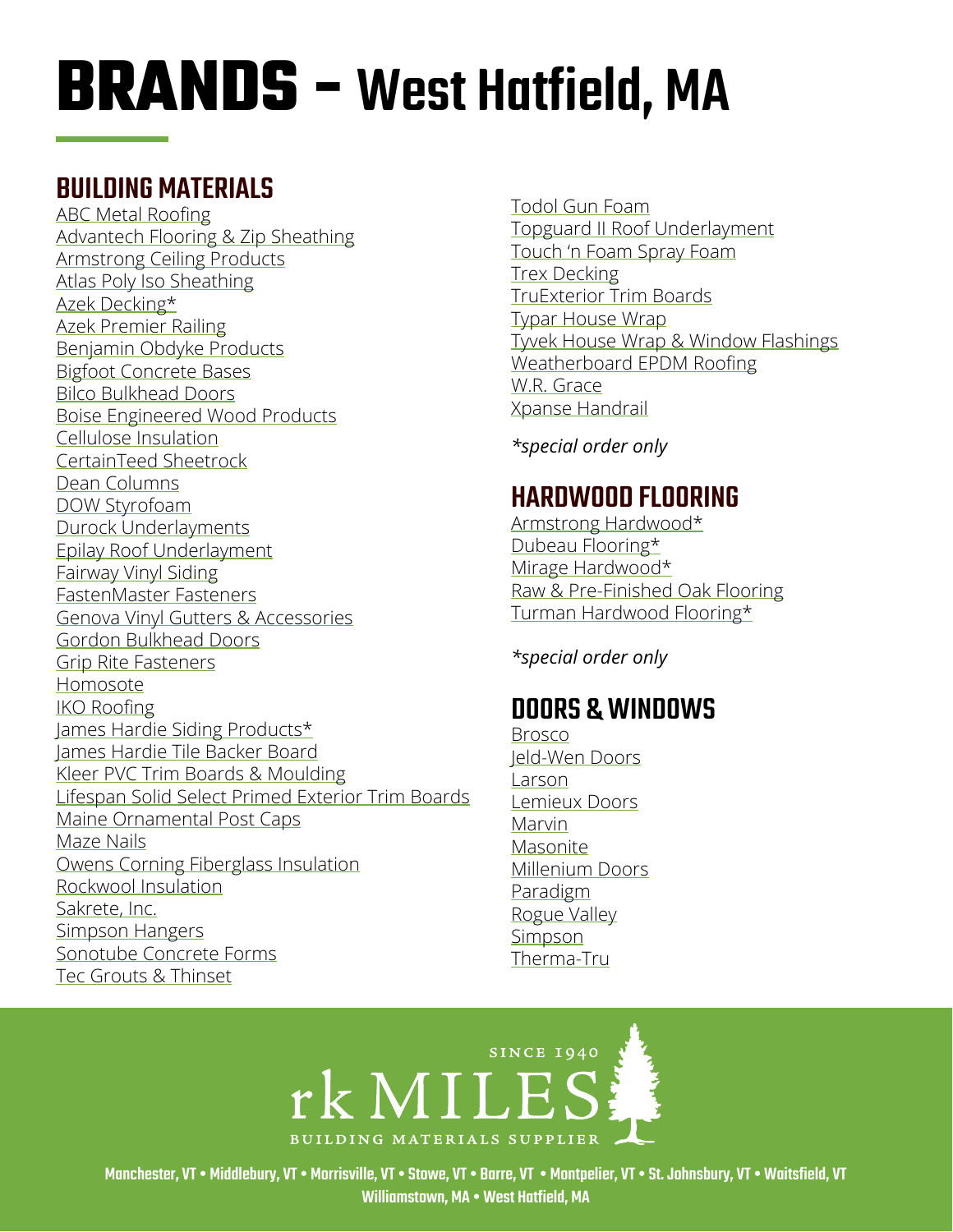## DOORS & WINDOWS CONT'D

[Upstate Door](http://www.upstatedoor.com/) [Velux](https://www.velux.com/)

*\*special order only*

### DECORATIVE HARDWARE

[Baldwin](http://www.baldwinhardware.com/home.aspx) [Delaney](https://delaneyhardware.com/) [Emtek](http://www.emtekproducts.com/) **[Schlage](https://www.schlage.com/en/home.html)** 

## MILLWORK

[Cooper Stair Works\\*](https://www.cooperstairworks.com/) [Crown Heritage Stairs\\*](http://crownheritage.com/Products) [Turncraft Columns\\*](https://turncraft.com/)

*\*special order only*

## HARDWARE

Acorn Hardware Amerock Baldwin\* Bona Floor Care Boston Harbor Lighting Bravura\* Broan/Nutone Broil King Grills Casabella Century Wire Closet Maid Emtek\* Espoma FastenMaster Fasteners

First Alert GRK Fasteners Hafele Havahart Live Animal Traps Hillman Hilti Ideal Players [Imperial Blades](https://imperialblades.com/) **InterDesign** Ives Knape & Vogt LevelBest Little Giant Ladders Logik-e Master Lock Moen Mrs Meyers National Hardware Rocky Mountain Hardware\* Rubbermaid Schaub\* Scorpion Screws Scotts **MiracleGro** Ortho Razorback Tools Selkirk Todol Professional Foam Product Top Knobs\* Vanguard Staging Weber Grills & Accessories

#### TOOL VENDORS

[3M](https://www.3m.com/) [Arrow](https://arrowfastener.com/) [Black & Decker](https://www.blackanddecker.com/) [Bora](https://boratool.com/)

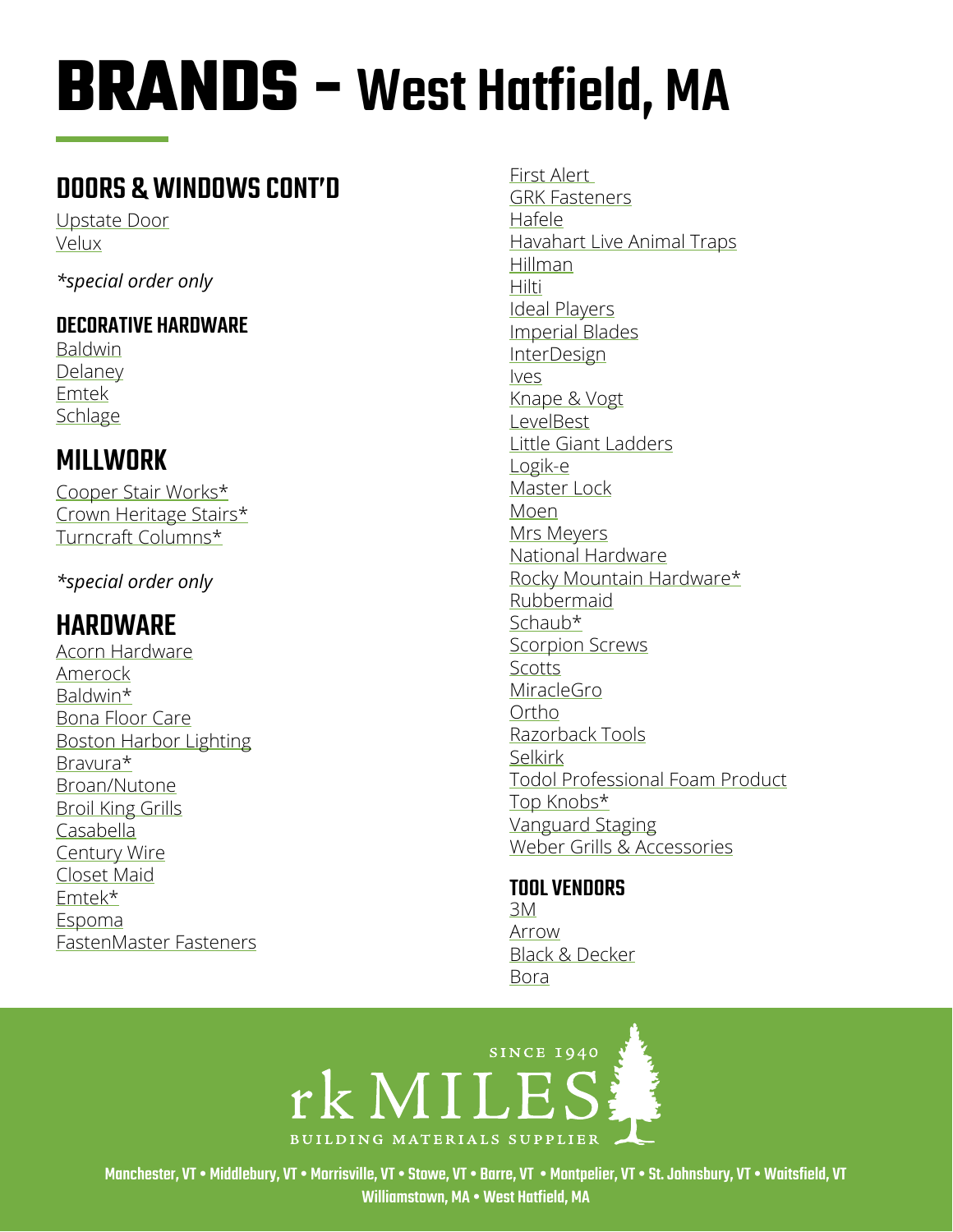#### TOOL VENDORS CONT'D...

[Bosch Power Tools](http://www.boschtools.com/products/tools/Pages/BoschProductCategory.aspx) [Channellock](https://www.channellock.com/) [DeWalt](https://www.dewalt.com/) [Dremel](https://www.dremel.com/en_US/homepage) [Dustless Tools](https://www.dustlesstools.com/) **[Estwing](https://www.estwing.com/)** [Fein](https://fein.com/en_us/) [Festool](http://www.festoolusa.com/default.aspx) [Freud](https://www.freudtools.com/) [Fuller](https://www.fullertool.com/) [Metaboo Tools \(Formerly Hitachi\)](https://www.metabo-hpt.com/) [Imperial Blades](http://www.imperialblades.com/) [Irwin](https://www.irwin.com/) [Jet\\*](https://www.jettools.com/us/en/home/) [Kreg](https://www.kregtool.com/) [Lenox](https://www.lenoxtools.com/Pages/Home.aspx) [Makita](https://www.makitatools.com/) [Malco](https://www.malcoproducts.com/) [Marshalltown Tools](https://marshalltown.com/) [Milwaukee](https://www.milwaukeetool.com/) [Occidental Leather](http://www.bestbelt.com/) [Pac Tool International](https://pactool.us/) [Panasonic](http://software/assembly-tools/?sc_mc=SEM_google_ai_PESNA_Assembly-Tools_product&aitrk=assemblytools-search&_aiid=11896&teng=go&beng=b&deng=c&keng=panasonic%20cordless%20tools&meng=e&peng=1t1&ieng=42335426795&kieng=kwd-303025130795&cieng=276576184019&cpieng=797726788&feng=&cleng=Cj0KCQjw6cHoBRDdARIsADiTTzbtoYZruUF0pUp2-2SfwyA0OGIRmccd6G9wxl4fH0uRNBAjUMc0-bsaAv2-EALw_wcB&utm_source=google&utm_medium=cpc&utm_campaign=AssemblyTools) [Paslode](https://www.paslode.com/) [Porter Cable](https://www.portercable.com/) **[Powerbuilt](https://www.powerbuilt.com/)** [Powermatic\\*](http://www.powermatic.com/us/en/home/) **Ouickdrive** [Ramset](https://www.ramset.com/) Powder Actuated Tools [Robert Larson](https://www.rlarson.com/) [Rockwell Tools](https://www.rockwelltools.com/us/default.aspx) [Rotozip](http://www.rotozip.com/) [Sawtop](https://www.sawstop.com/) [Senco](https://www.senco.com/default.aspx) [Shark Tools](https://www.sharkcorp.com/)

[Skil](https://www.skil.com/) [Stabilia](http://www.stabila.com/) [Stanley Bostitch](https://www.bostitch.com/) [Stanley Tools](https://www.stanleytools.com/) [Stiletto](http://www.stiletto.com/) [Tajima Tools](https://www.tajimatool.com/) [Zircon](https://www.zircon.com/)

*\*special order only*

## KITCHEN & BATH\* CABINETRY & VANITIES

[Bertch](https://www.bertch.com/) [Candlelight](https://www.candlelightcab.com/)  [Medallion](https://www.medallioncabinetry.com/) Ultracraft [Welbourne Forest](https://www.wellbornforest.com/) [Wolf](https://www.wolfhomeproducts.com/kitchencabinetry) Classic

#### COUNTERTOPS\*

[Cambria](https://www.cambriausa.com/) [Caesarstone](https://www.caesarstoneus.com/) [Corian](http://www.corian.com/) [Dekton](https://www.dekton.com/usa/countertops/) [Hanstone Quartz](https://www.hanstonequartz.com/) [L G Viatera](https://www.lghausysusa.com/viatera/index.do) [Pental Quartz](https://pentalquartz.com/) [Post Form Laminate Tops](https://www.norfolkkitchenandbath.com/products-services/counter-tops/laminate-countertops/postform-laminates/) [Silestone](https://www.silestoneusa.com/) [Syn-Mar](https://syn-marproducts.com/) [Wilsonart Laminate](https://www.wilsonart.com/) Wood Tops

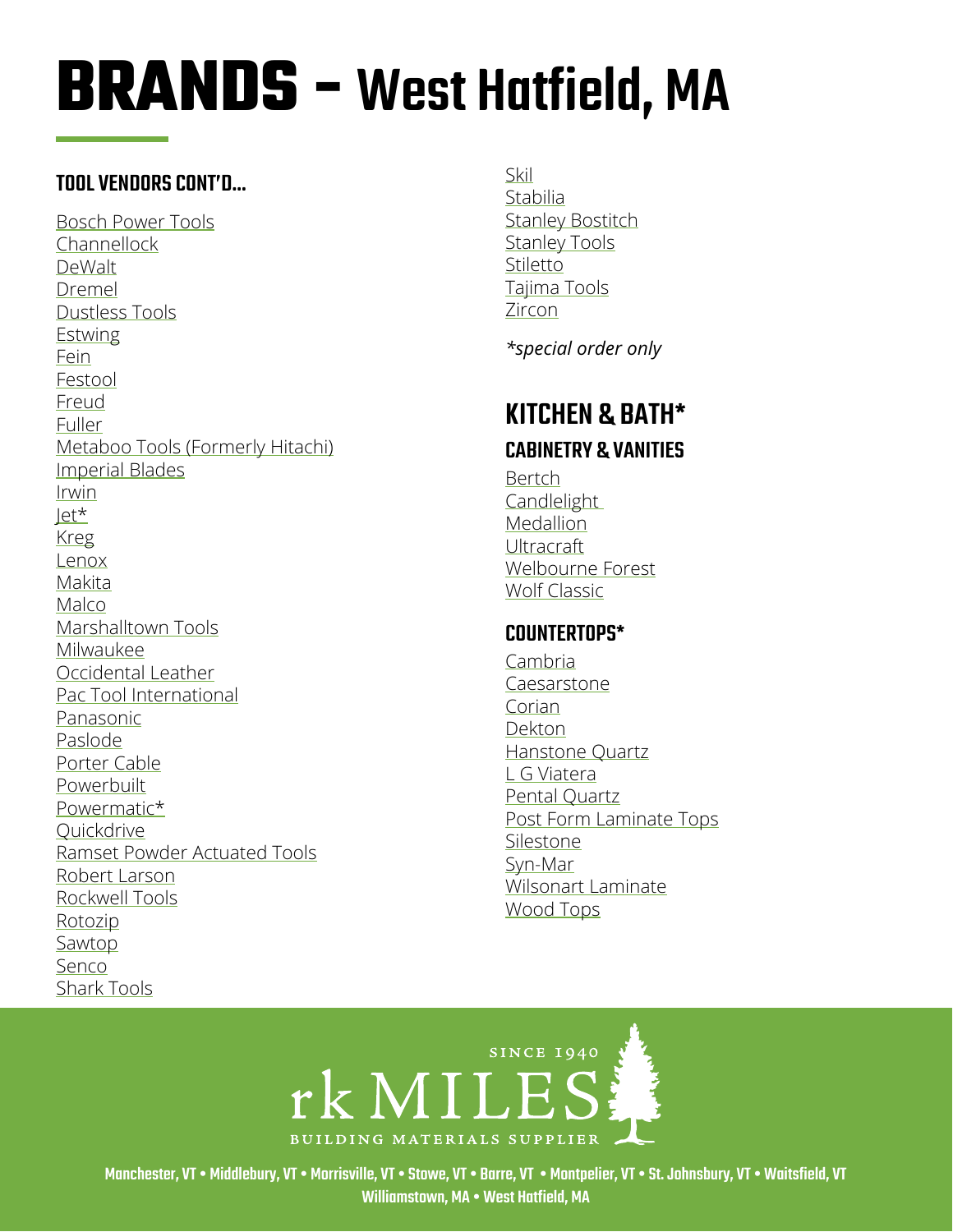### **KITCHEN & BATH CONT'D...**

#### **PLUMBING**

Dawn Delta Franke Marzi Sinks Moen

#### **DECORATIVE HARDWARE**

Amerock Berenson Emtek Schaub & Company

\*special order only

## **PAINT**

#### **CAULK**

**Big Stretch Boss**  $Dap$ **Exact Color** Geocel **GE Silicone** Henry Lexel Kleer Loctite Power Grab Masterseal NP 1 Mor-Flexx **OSI** Phenoseal  $PL$ Sika Titebond

#### **CLEAR FINISHES**

Helmsman Spar Urethane Hopes Tung Oil Minwax Antique Finish Messmer's Minwax Polyurethanes Minwax Tung Oil Varathane Floor Polyurethane **VT Natural Coatings** Waterlox Zar Polyurethanes

**EPOXY Advanced Repair Technologies** 

#### **PROTECTIVE PRODUCTS**

**RZ Protective Masks Twek Suits** Zip Wall System

#### **REFINISHING PRODUCTS**

Citrashield Howard's Restor-A-Finish

Watco

#### **STAINS - INTERIOR** Minwax Stains **VT Natural Coatings** Zar Stains